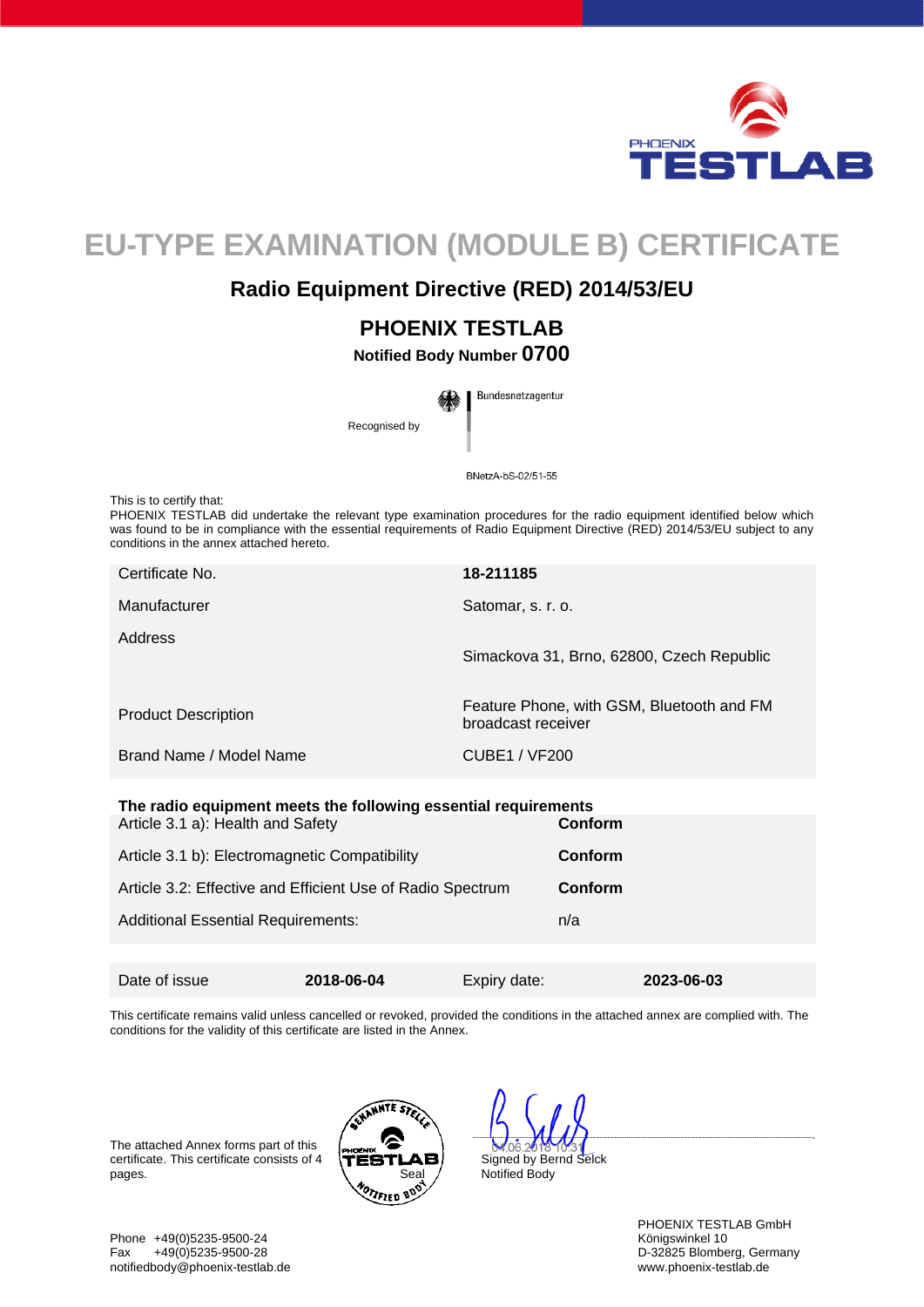# **Annex**

| <b>Technical description</b>                                         |                                                                                                                                                        |
|----------------------------------------------------------------------|--------------------------------------------------------------------------------------------------------------------------------------------------------|
| <b>Frequency Range</b>                                               | GSM 850 / 900 / 1800 / 1900<br>Bluetooth 2402 - 2480 MHz (79 channels)<br>87.5 to 108 MHz, broadcast receiver                                          |
| <b>Transmit Power</b>                                                | GSM Max, 2W / DCS Max, 1W<br>Bluetooth 4.11 dBm EIRP                                                                                                   |
| Operational temperature<br>range                                     | $-10$ to $+40^{\circ}$ C                                                                                                                               |
| <b>Hardware Version</b>                                              | V318-V0.1                                                                                                                                              |
| Software Version                                                     | VF200.SW.01.09.JT.20160725.EnCs                                                                                                                        |
| <b>System Components</b>                                             |                                                                                                                                                        |
| Secondary Lithium Battery                                            | REEKO COMMUNICATION TECHNOLOGY CO., LIMITED<br>VF200, 3.7V, 900mAh                                                                                     |
| Earphone                                                             | unnamed                                                                                                                                                |
| <b>Optional Components</b>                                           |                                                                                                                                                        |
| Power adapter                                                        | REEKO COMMUNICATION TECHNOLOGY CO., LIMITED                                                                                                            |
|                                                                      | MODEL NAME: VF200,                                                                                                                                     |
|                                                                      | Input: 100-240V~ 50/60Hz, 0.15A output: 5.0V===,0.5A                                                                                                   |
| <b>Approval documentation</b>                                        | Technical Documentation Satomar, s. r. o.                                                                                                              |
|                                                                      | <b>Risk Assessment</b>                                                                                                                                 |
|                                                                      | External / Internal Photos, User Manual, Label, Block Diagram,<br>Circuit Diagram, Operational Description, PCB Layout, Parts<br>Placement, Parts List |
| <b>EU Declaration of Conformity</b>                                  | Declaration of Conformity, 1 page, 2018-5-28                                                                                                           |
| <b>Explanation of compliance</b><br>Article 10(2) and Article 10(10) | Declaration of Operation in Member States and application for<br>certification.pdf, 1 page, 2018-5-28                                                  |
| <b>Further Documents</b>                                             | $\overline{a}$                                                                                                                                         |

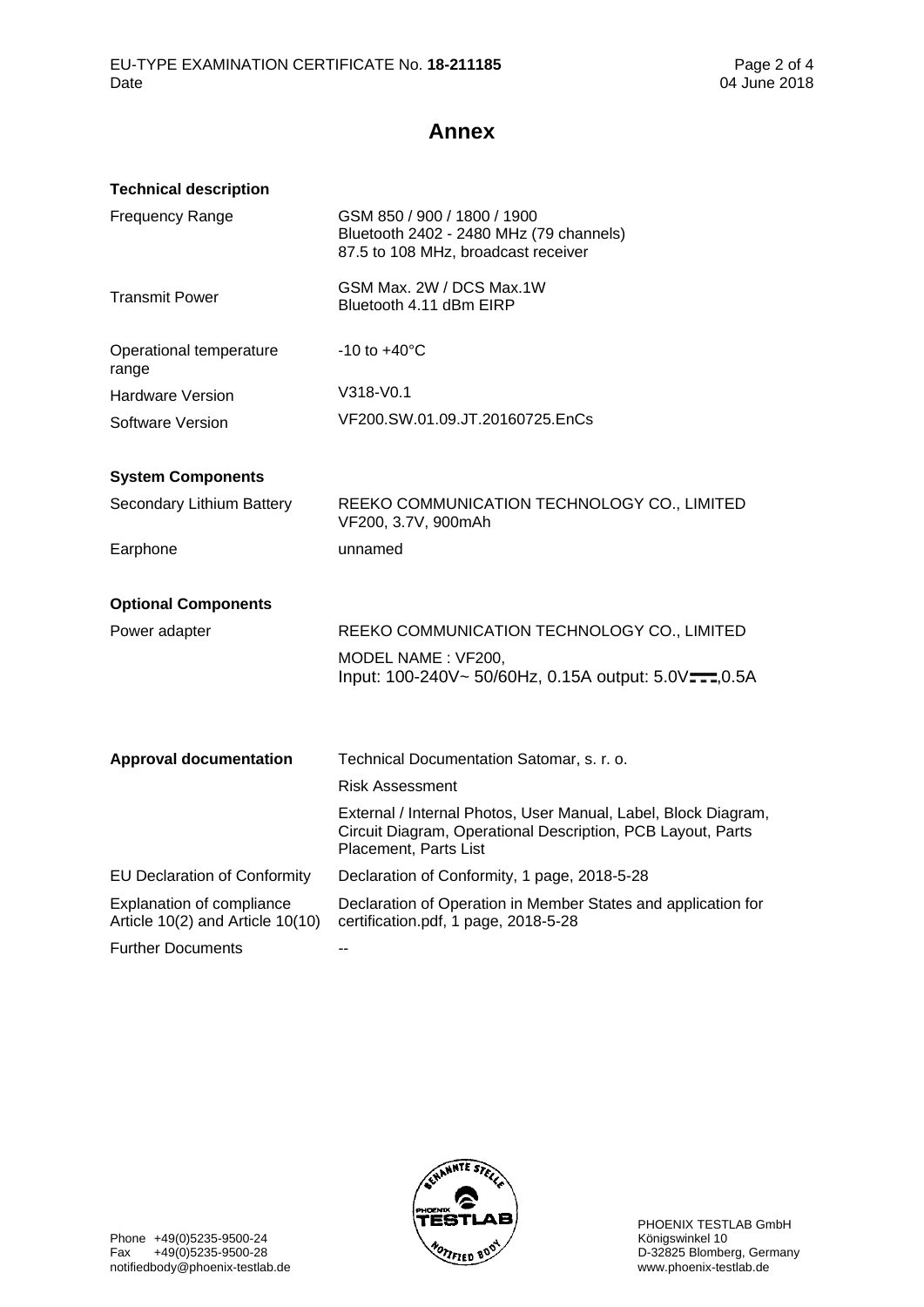### **Applied Standards and Test Reports**

| <b>Specification</b>                                                                       | Laboratory   | <b>Test Report Number / Version</b>      |
|--------------------------------------------------------------------------------------------|--------------|------------------------------------------|
| EN 60950-1: 2006 + A11: 2009<br>$+$ A1: 2010 + A12: 2011 + A2: 2013                        | AGC Shenzhen | AGC01277180501ES01<br>AGC01277180501ES02 |
| EN 50332-2: 2013                                                                           | AGC Shenzhen | AGC01277180501ES03                       |
| EN 50360: 2017<br>EN 62209-1: 2016<br>EN 62209-2: 2010<br>EN 50566: 2017<br>EN 62479: 2010 | AGC Shenzhen | AGC01277180501EH01                       |
| Draft EN 301 489-1 V2.2.0<br>Draft EN 301 489-17 V3.2.0<br>Draft EN 301 489-52 V1.1.0      | AGC Shenzhen | AGC01277180501EE01                       |
| EN 55032:2015/AC:2016<br>EN 61000-3-2: 2014<br>EN 61000-3-3: 2013<br>EN 55035:2017         | AGC Shenzhen | AGC01277180501EE02                       |
| EN 301 511 V12.5.1                                                                         | AGC Shenzhen | AGC01277180501EE03                       |
| Final draft EN 303 345 V1.1.7                                                              | AGC Shenzhen | AGC01277180501EE14                       |
| EN 300 328 V2.1.1                                                                          | AGC Shenzhen | AGC01277180501EE04                       |
|                                                                                            |              |                                          |

#### **Limitations / Restrictions**

- Body SAR was tested with a separation distance of 5 mm.
- Charging only with charger mentioned under Optional Components